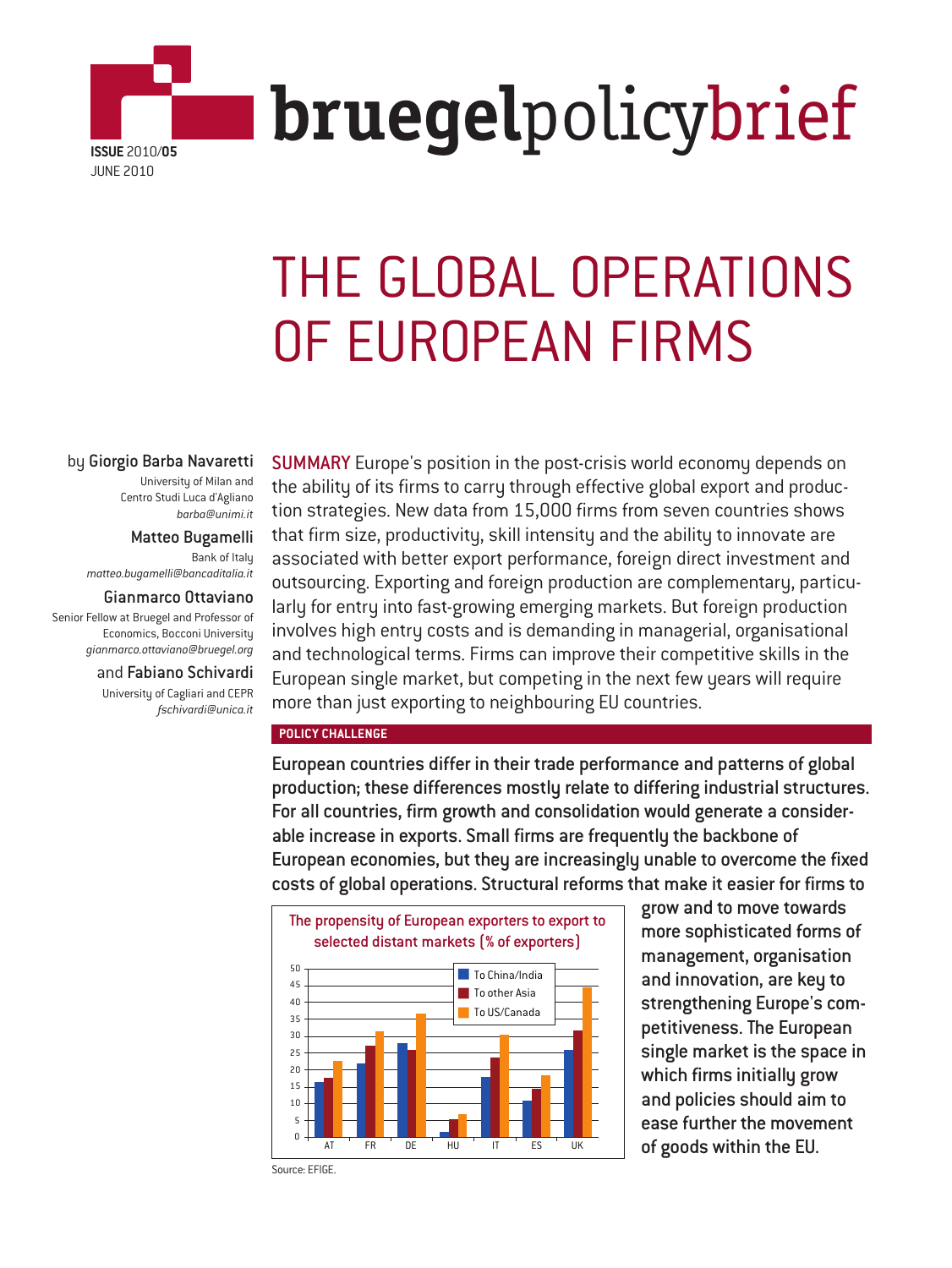

# WHY IS THERE SO MUCH VARIATION

in trade performance across European Union countries? Some variation results from countryspecific features such as macroeconomic policies, market size or infrastructure. However, it is firms that are at the heart of European competitiveness. Firms carry out global operations, exporting to, importing from and producing in foreign countries. A crucial issue for policymakers is thus to understand to what extent the global reach and the international performance of European economies are determined by the characteristics of their firms, regardless of their location and of the features of national economies.

The study, *'The Global Operations of European Firms'*, on which this Policy Brief is based, finds that firm characteristics influence the patterns of internationalisation in a surprisingly consistent way across countries. The analysis is based on the newly completed EU-EFIGE/Bruegel-UniCredit survey of

15,000 manufacturing firms in seven countries (Austria, France, Germany, Hungary, Italy, Spain and the United Kingdom)<sup>1</sup>. Size, productivity, the skill intensity of the work force and the ability to innovate are related to firms' export performance in all countries of the study, in terms of both exporter status and exports as a share of firm turnover. Firm characteristics also relate to the complexity of firms' internationalisation strategies in terms of both the number and the difficulty of export markets served. Finally, firm characteristics also relate to global production decisions, either through foreign direct investment (FDI) or international outsourcing (IO).

The EFIGE project, within which this brief and the broader study have been prepared, aims to address policy questions on the causal link between firm characteristics and internationalisation. This report, as an initial step in this exercise, looks at broad correlations, which are *per se* extremely

#### BOX 1: The EU-EFIGE/Bruegel-UniCredit survey

The EU-EFIGE/Bruegel-UniCredit survey has gathered both qualitative and quantitative information at the firm level by means of a detailed questionnaire containing more than 150 items related to the international operations of firms and collected via CATI (Computer Assisted Telephone Interview) and CAWI (Computer Assisted Web Interview) approaches. In order to ensure that the collected data is standardised and statistically representative, an initial target was set of around 3,000 firms for France, Germany, Italy and Spain, 2,100 firms for the UK, and 500 firms for smaller countries (Austria and Hungary), ie a total of 15,100 valid questionnaires. The exact numbers by country deviated slightly from the targets as the result of appropriate sampling procedures. Survey questions cover the following drivers the competitiveness of European manufacturing firms: size and productivity; organisation; geographical scope; skills and tasks; innovation; financial constraints; and use of the euro.

insightful and provide new perspectives on the links between firm and country features.

The fact that firm characteristics are central raises new challenges for policymaking in terms of fostering the 'right kind' of characteristics. For example, we find that if the industrial structure (in terms of firm size and sectors) of countries like Italy and Spain were to converge with the structure of Germany, the value of the total exports of Italian and Spanish firms would rise considerably – by 37 percent and 24 percent respectively. Fostering growth in firm size does not mean that companies should all necessarily become very large. Medium-sized firms contribute considerably to export performance in most European countries.

This highlights the centrality of structural reforms in facilitating the growth and development of companies throughout Europe. As policies affecting firm growth are multi-faceted, parallel reforms may be required in several areas, such as labour regulation, taxation and reducing red tape.

Particularly in a phase of sluggish demand and reduced fiscal resources, we should not forget the enormous potential of the European single market as the quintessential quasi-domestic space where firms initially grow and reinforce their global competitiveness. Policy action should then aim at easing even further the movement of goods and factors

firms in a global economy' (EFIGE) project. The research leading to these results has received funding from the European Community's Seventh Framework Programme/ Socio-economic Sciences and Humanities (FP7/2007- 2013) under grant agreement n° 225551. The views expressed in this publication are the sole responsibility of the authors and do not necessarily reflect the views of the European Commission. The research is co-financed by UniCredit Group. See http://www.efige.org/

for further information.

1. Part of the 'European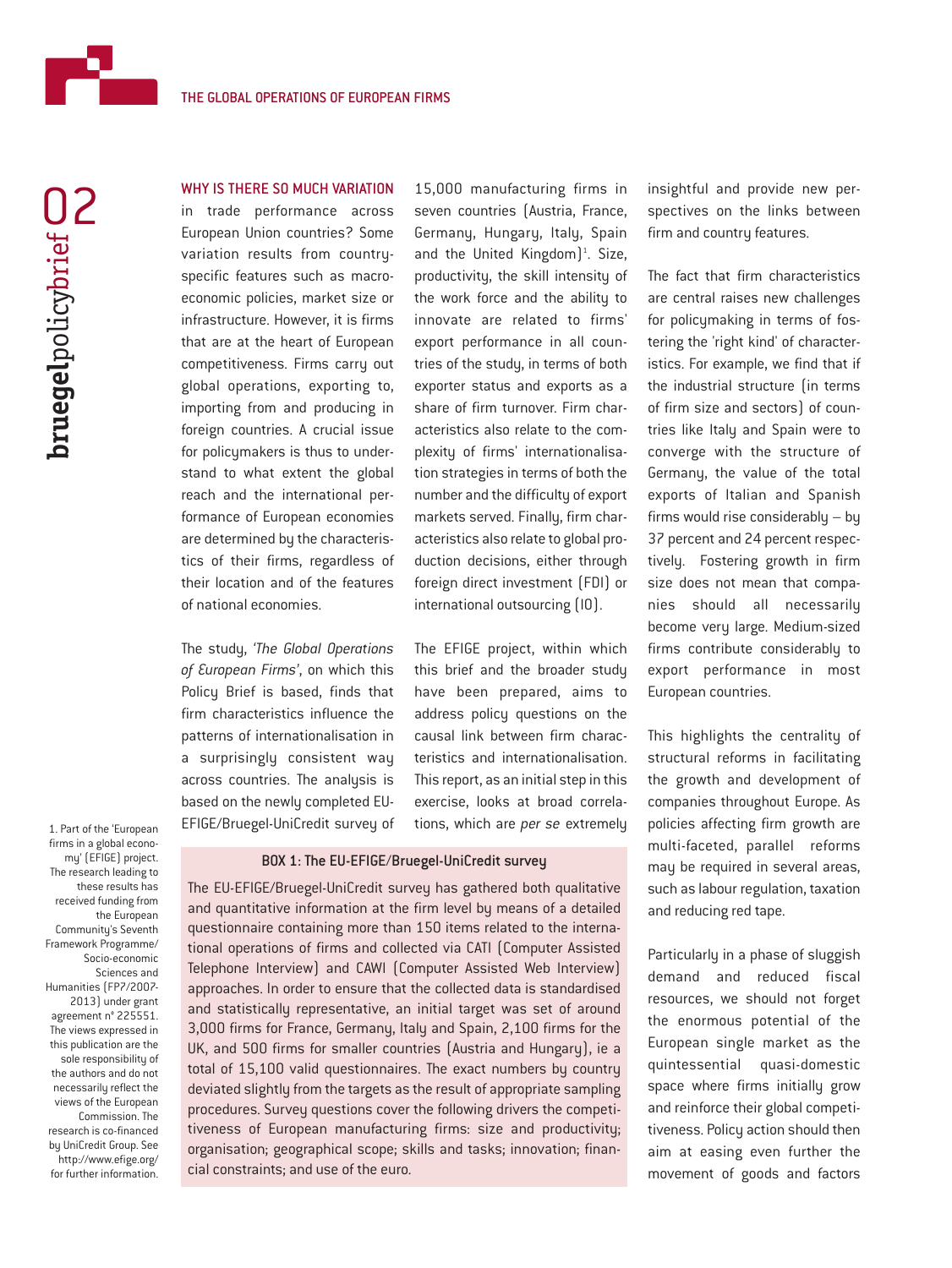

**bruegel**policybrief **bruegel**policybrief **W** 

within the EU, resisting calls for local measures that support firms within national boundaries.

Our study is of course not the first to stress the importance of firm characteristics. Recent contributions have emphasised both theoretically and empirically the key role of the heterogeneity of firms in explaining internationalisation patterns<sup>2</sup>. However, this is the first time that country, industry and firm characteristics have been jointly analysed using fully comparable cross-country data. In addition, for the first time, it has been possible to study within a single framework the comprehensive span of global operations available to firms: export, imports, FDI and international outsourcing.

# 1 FIRM CHARACTERISTICS MATTER, NOT PRODUCTS OR HOME LOCATION

A basic ingredient of a country's export performance is how many firms are exporters (the so-called *extensive margin*). The percentage of exporters in the seven countries under consideration varies. Although in each country most firms with more than 10 employees are exporters, there are major differences, with a roughly 15 percentage point gap between countries with the highest share of exporters (Austria, Hungary and Italy) and those with the lowest share (Germany and France). There are of course country-specific factors explaining these differences – above all, market size – but there are also other less

obvious factors. When, for example, we compare the large continental economies, it is interesting to notice that Italy has an especially high export propensity compared to both France and Germany. This is also confirmed by the report's regression analysis.

When we take into account country characteristics and firm characteristics simultaneously in the regression analysis, we find that firm characteristics are more important than country characteristics. In line with previous empirical literature on firms and trade, we show that firms that are larger in size, have a more skilled workforce, and are more productive and more innovative are more likely to export than others, whatever the industrial sector. Unlike previous studies, we show that these patterns are consistent across countries and in fact shape internationalisation trends to a greater extent than country characteristics. Importantly, we also find that the impact of firms' characteristics on the extensive margin of trade is very similar across countries.

Table 1 provides some evidence for these assertions. Focusing on size and computing the percentage of exporting firms by firm size and country, it is clear that the differences between size classes within countries are more relevant than differences between countries. For all countries, the proportion of exporters increases with size, with a difference of at least 20 percentage points between small and very large firms. Among firms with more than 249 employees, the propensity to export is very high for all countries.

Similar results are generated when we focus on the intensive margin of exports, that is on exports as a proportion of total turnover, conditional on being an exporter. Again, firm characteristics matter more than country characteristics: among the former, size, productivity, innovation and human capital are the dominant factors. Table 2, on the next page, reports the share of exports in total turnover by firm size and country. The share of exports increases from less than 30 percent for firms with 10-19 employees up to 40-65 percent for the largest firms.

In summary, firm characteristics – size, productivity, innovative activity, workforce skills – are the primary determinants of export performance, more so than country characteristics. Firm characteristics indicate the probability of a firm being an exporter, and of the

| Table 1: Firm size and the probability of exporting |       |           |       |                   |                               |                   |       |
|-----------------------------------------------------|-------|-----------|-------|-------------------|-------------------------------|-------------------|-------|
| Size class                                          | AT    | <b>FR</b> | DE.   | <b>HU</b>         | IT                            | ES.               | UK.   |
| 10-19                                               | 69.82 | 44.65     |       | 45.74 58.00       |                               | 65.36 51.15 54.85 |       |
| 20-49                                               | 63.81 | 59.12     | 65.41 |                   | 64.74 73.25                   | 63.54             | 62.75 |
| 50-249                                              | 88.64 | 75.38     |       |                   | 78.19 79.33 86.59 76.15 76.83 |                   |       |
| More than 249                                       | 90.76 | 87.55     |       |                   | 83.98 97.42 92.62             | 87.96             | 80.72 |
| Total sample                                        | 72.59 | 57.93     |       | 63.36 67.33 72.15 |                               | 61.06             | 63.97 |

2. Melitz (2003), Helpman et al (2004), Eaton et al (2004), Melitz and Ottaviano (2008) provided the theoretical framework for analysing patterns of international trade through analysis of heterogeneous firms. Mayer and Ottaviano (2007) was the first report comparing firmlevel export performance across European countries, but did so on the basis of non-homogeneous data sets. See also Fontagné and Gaulier (2010) for a comparison of the export performance of French and German firms.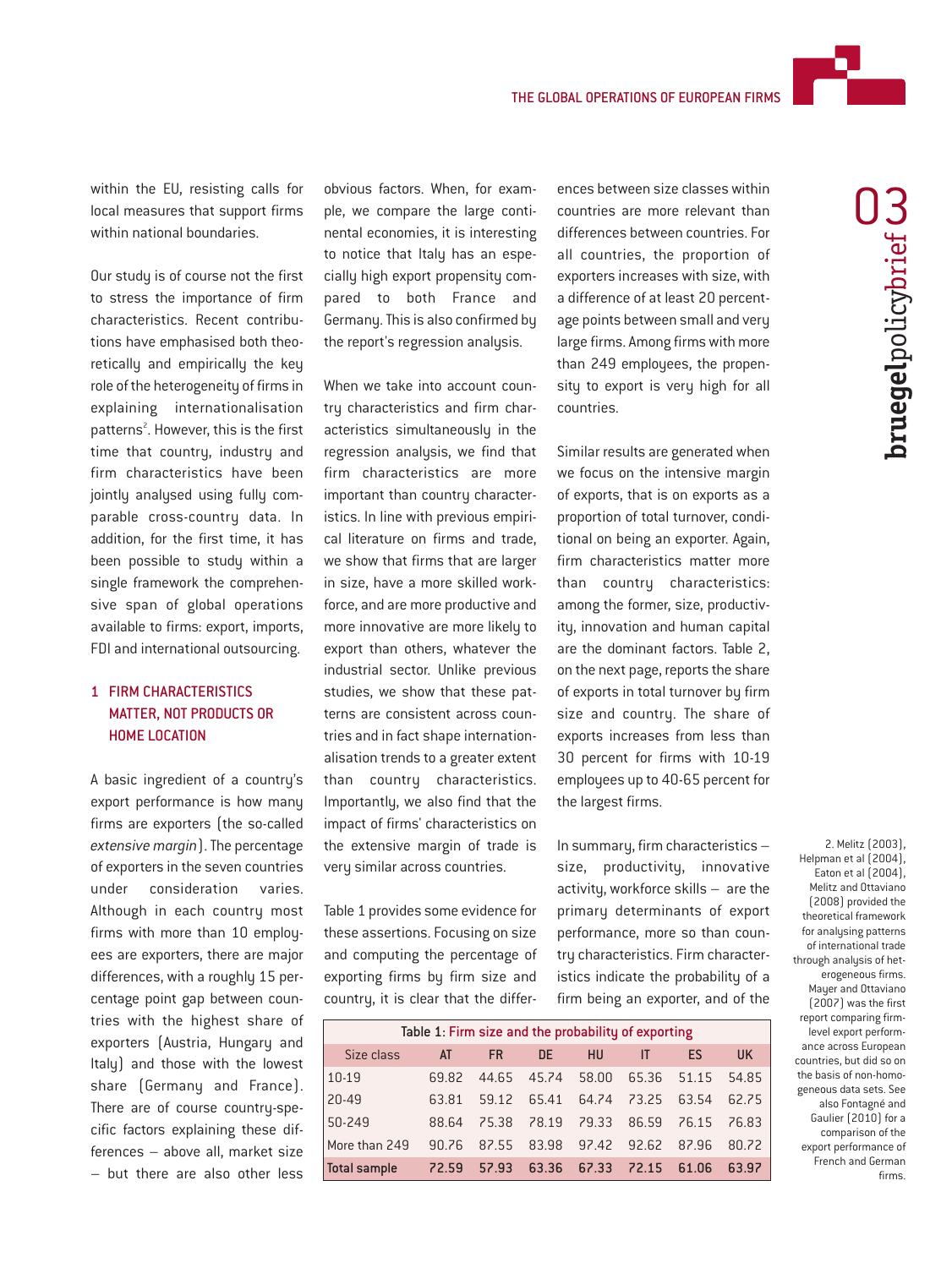

| Table 2: The export share varies significantly depending on firm size |       |           |           |       |       |           |       |
|-----------------------------------------------------------------------|-------|-----------|-----------|-------|-------|-----------|-------|
| Size class                                                            | AT    | <b>FR</b> | <b>DF</b> | HU    | ΙT    | <b>FS</b> | UK.   |
| 10-19                                                                 | 26.12 | 22.98     | 25.88     | 30.22 | 30.41 | 21.44     | 26.15 |
| 20-49                                                                 | 33.22 | 26.98     | 28.10     | 43.58 | 34.24 | 24.53     | 27.83 |
| 50-249                                                                | 55.91 | 33.00     | 33.94     | 53.23 | 42.16 | 33.30     | 33.18 |
| More than 249                                                         | 64.66 | 41.18     | 37.84     | 66.61 | 52.63 | 40.61     | 34.24 |
| <b>Total sample</b>                                                   | 40.44 | 28.54     | 30.00     | 44.79 | 34.55 | 25.93     | 29.14 |

share of turnover attributable to exports. This analysis broadly holds true whichever country is under consideration.

# 2 EXPORTING IS NOT ENOUGH: EUROPEAN FIRMS PURSUE COMPREHENSIVE STRATEGIES FOR GLOBAL MARKETS AND GLOBAL PRODUCTION

The propensity to export and the share of exports in a firm's total activity provide just part of the overall picture of the internationalisation of firms. The global operations of European firms are very heterogeneous and entail very complex and dissimilar internationalisation patterns. We begin by looking at other aspects of exporting activity. In Table 3, we show the distribution of exporting firms by destination markets.

Almost all exporting firms sell the

greatest part of their production in the EU15 market, the closest proxy to a domestic market. But far fewer go to more distant destinations such as the US or the difficult and fast-growing markets of China, India or Latin America. This pattern is seen for all sample countries. Distant destinations are more costly to reach and often involve higher risks and other barriers than closer-at-hand EU markets. Moreover, when we track the activity of firms in distant destinations, more marked differences relating to country of origin seem to emerge. For example, in China and India, two markets that most exporters probably still have to enter, German firms have gained a competitive advantage (10 percent more German than Italian firms export to China and India). Again, we must ask if this is due to firm characteristics or to a country-of-origin characteristic that benefits all German exporters. The regression analysis reported in our study confirms that firm characteristics (size, productivity, innovation, human capital) are relatively more important than differences between home countries. This is even more so for distant destinations. This suggests that the prominence of Germany comes, at least in part, from having firms with the 'right' characteristics to export to China and India.

A different indicator of the complexity of exporting activity is the number of destination markets at the firm level<sup>3</sup>. Table 4 on the next page shows the average number of destination markets of exporters for the seven countries, broken down by firm size. We have already argued that a greater share of German firms export to fast-growing emerging countries. On average, German firms perform better than those in other countries: they export to three countries more than Italian and French firms. Yet, when we take into account firm size categories, it is striking how the number of markets invariably rises, for each country of origin. This pattern persists in the econometric analysis

| Table 3: The geographical distribution of exporters |             |                 |                        |                 |            |           |                       |               |
|-----------------------------------------------------|-------------|-----------------|------------------------|-----------------|------------|-----------|-----------------------|---------------|
|                                                     | <b>EU15</b> | <b>Other EU</b> | <b>Other</b><br>Europe | China/<br>India | Other Asia | US/Canada | Central-S.<br>America | <b>Others</b> |
| Austria                                             | 94.20       | 49.91           | 46.83                  | 16.42           | 17.65      | 22.45     | 7.08                  | 12.39         |
| France                                              | 92.45       | 36.75           | 41.82                  | 22.04           | 27.01      | 31.55     | 14.74                 | 30.58         |
| Germany                                             | 93.12       | 47.87           | 52.65                  | 27.86           | 25.86      | 36.81     | 16.36                 | 16.63         |
| Hungary                                             | 81.97       | 50.13           | 24.06                  | 1.62            | 5.15       | 6.87      | 0.71                  | 4.28          |
| Italy                                               | 89.63       | 40.97           | 49.72                  | 17.72           | 23.63      | 30.46     | 19.27                 | 24.19         |
| Spain                                               | 92.63       | 27.62           | 26.57                  | 10.76           | 14.28      | 18.40     | 29.59                 | 24.03         |
| United Kingdom                                      | 92.27       | 33.72           | 33.70                  | 25.91           | 31.64      | 44.49     | 15.03                 | 35.07         |

3. Eaton et al (2004) show that most French firms export only to a small number of destinations.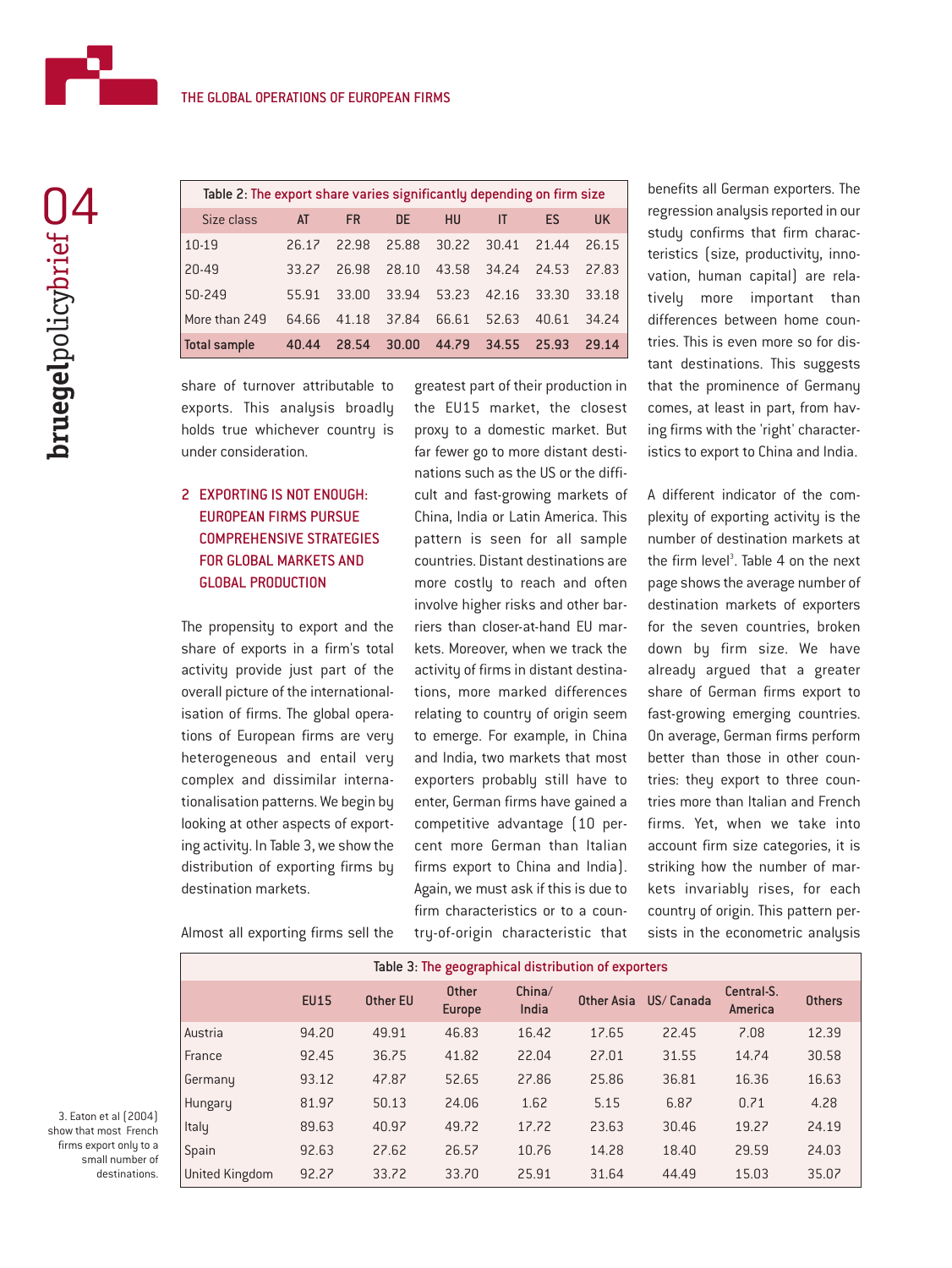

reported in the full study, where we control for other firm characteristics, such as productivitu, skill intensity and the sectoral composition of the samples.

German leadership becomes even clearer when we focus on the proportion of firms with FDI commitments (Table 5). Again, firm size plays a key role: in Germany the percentage of firms involved in FDI increases from 1.5 percent of the smallest firms to 32.8 percent of the largest. Similar patterns are found in the other countries<sup>4</sup>.

To close the circle, it is interesting to note that firms that are involved in foreign production are also the main exporters, particularly to emerging economies. More than a quarter of the exports of France, Germany and Italy to China and India originates from French, German and Italian companies that also have invested in manufacturing there (Table 6). International production therefore complements exporting because it makes expansion into new markets easier, particularly those that are difficult and distant.

# 3 RECONCILING AGGREGATE AND FIRM-LEVEL EVIDENCE: INTER-NATIONALISATION PATTERNS DIFFER MAINLY BECAUSE COUN-TRIES DIFFER IN THEIR INDUS-TRIAL STRUCTURES

How can we reconcile the finding that internationalisation patterns are predominantly driven by firm characteristics, with the evidence that, overall, countries perform

| Table 4: Average number of export destinations of exporting firms |       |           |       |       |       |       |           |
|-------------------------------------------------------------------|-------|-----------|-------|-------|-------|-------|-----------|
| Size class                                                        | AT    | <b>FR</b> | DE.   | HU    | ΙT    | ES    | <b>UK</b> |
| 10-19                                                             | 4.77  | 6.58      | 6.98  | 2.55  | 7.69  | 4.96  | 8.59      |
| 20-49                                                             | 7.87  | 8.99      | 12.15 | 3.79  | 9.97  | 2.25  | 11.62     |
| 50-249                                                            | 18.30 | 14 40     | 17.78 | 6.07  | 17.27 | 12.32 | 17.75     |
| More than 249                                                     | 31.88 | 24.34     | 28.36 | 13.68 | 29.22 | 22.78 | 26.75     |
| <b>Total sample</b>                                               | 11.84 | 10.93     | 13.88 | 4.95  | 10.71 | 8.39  | 13.20     |

| Table 5: Proportion of firms with FDI commitments [%] |       |           |       |           |       |       |       |
|-------------------------------------------------------|-------|-----------|-------|-----------|-------|-------|-------|
| Size class                                            | AT    | <b>FR</b> | DE.   | <b>HU</b> | IT    | ES    | UK.   |
| 10-19                                                 | 2.19  | 0.86      | 1.46  | 2.50      | 0.57  | 0.75  | 2.00  |
| 20-49                                                 | 3.31  | 2.02      | 4.17  | 1.10      | 2.24  | 1.76  | 3.88  |
| 50-249                                                | 15.76 | 8.15      | 9.18  | 1.68      | 6.24  | 791   | 10.49 |
| More than 249                                         | 36.09 | 23.32     | 32.76 | 6.97      | 25.91 | 25.15 | 20.63 |
| <b>Total sample</b>                                   | 7.29  | 3.70      | 5.96  | 1.98      | 2.46  | 2.74  | 5.46  |

| Table $6:$                                |      |  |  |  |
|-------------------------------------------|------|--|--|--|
| <b>Exports of firms with FDI to China</b> |      |  |  |  |
| and India over total country              |      |  |  |  |
| exports to China and India [%]            |      |  |  |  |
| France                                    | 28.3 |  |  |  |
| Germany                                   | 25.1 |  |  |  |
| Italu                                     | 28.2 |  |  |  |

very differently in terms of their exports and global production strategies? The main reason is that the industrial structure and the characteristics of firms are different in each country of origin. This is immediately apparent if we compare the size of exporters in the largest continental EU economies. Figure 1 shows the median size (number of employees) of exporting firms in these countries, according to the value of firms' exports (with 1 being the decile of the largest exporters and 10 the decile of the smallest exporters). Size distributions differ across countries. The median size of the top 10 percent of exporters is larger in France and Germany (298 and 240 employees respectively) than in Italy (100) and Spain (130). Because exports are highly concentrated



Antras and Helpman (2004) theoretically, and Nunn and Trefler (2008) empirically, show there is a relationship between firm productivity and the complexity of operations carried out abroad, with only the most productive firms having FDI commitments. For additional interesting evidence for several economies see Defever and Toubal (2007), Fryges and Wagner (2008), Andersson et al (2008), Serti and Tomasi (2008), Kohler and Smolka (2009) and Federico (2009).

4. Antras (2003) and

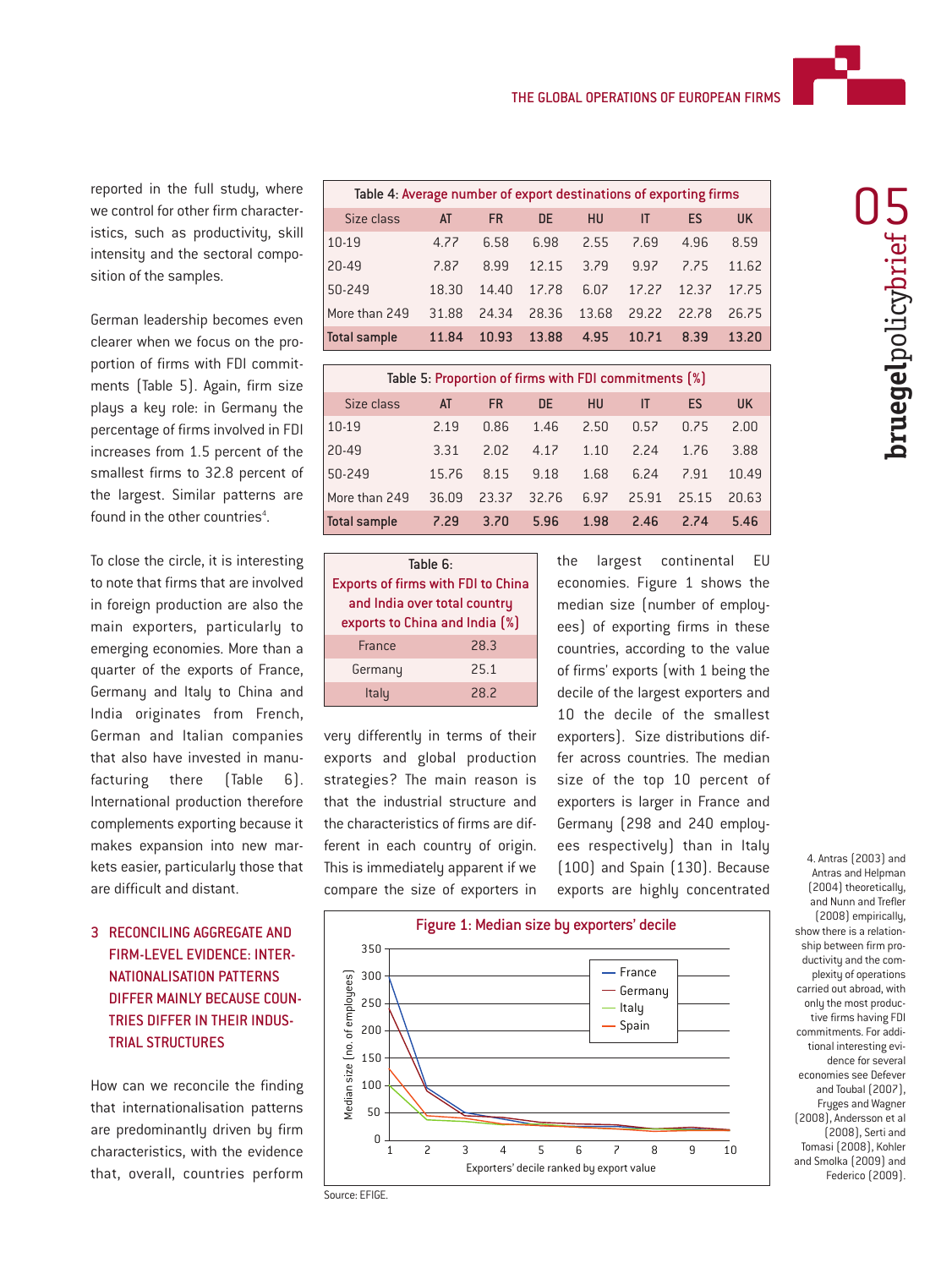

among the top exporters, this is a relevant concern<sup>s</sup>. French and German firms also tend to be larger when we move down the ladder of exporters, almost to the sixth decile. Thus, second-tier exporters are on average larger in France and Germany than in Italy and Spain and, especially in Germany, they contribute more to total exports.

Given that size affects all aspects of global operations, the distribution in the number of employees reported in Figure 1 is therefore in line with the fact that German firms pursue (as do French firms, though to a lesser extent) more comprehensive internationalisation strategies, and with the overall evidence that Germany is the European leader in exports of manufactured goods.

To further corroborate this evidence, we ask what the export performance of France, Italy and Spain would be if they had the same industrial structure as Germany. We carry out this exercise in a very simple way. We look at the size and sectoral composition of total employment for our samples in each county. We keep the size of the manufacturing sector fixed in terms of total employment, but reshuffle workers so as to replicate the German distribution in terms of firm size and sector. In doing so, we combine the German industrial structure with the individual export propensity of firms in each country<sup>6</sup>.

We then look at the resulting change in the total value of exports

in the three countries (Figure 2, the height of the bars). Total export value increases substantially in Spain (+24 percent) and Italy (+37 percent). For France, the increase is smaller, but still sizeable  $[+9$  percent), in line with the fact that its industrial structure is more similar than Italy's or Spain's to Germany's.

We then decompose this variation, to see how much of it can be attributable to the change in the size distribution, and how much to the reweighting of the sectoral composition (Figure 2, the composition of the bars). Results are different for each country. In Italy most of the change is attributable to the modification of the firm size structure, which is consistent with the strong prevalence of small firms in this country. Although Italian SMEs display a relatively high export propensity, on average their contribution to internationalisation remains substantially lower than that of larger firms. The sectoral effect is less notable, given that Italian firms are leading exporters in traditional industries. In France the sectoral composition plays a

more important role, given that France's firm size structure is similar to that of the benchmark country. Finally in Spain, two thirds of the growth in exports would be attributable to the sectoral reallocation of employment and one third to size consolidation. The major impact of the sectoral reallocation for France and Spain implies that a relatively large share of their employment is today in industries with relatively low export propensity.

All in all, the evidence indicates that the main differences between countries are dictated by their industrial structures. Similar firms behave similarly across countries, but Germany has a structure that favours the internationalisation of its economy to a much greater extent than Spain or Italy. In particular, the greater presence of medium and large firms in Germany means that the German economy has a greater international dimension.

Increasing the size of firms does not mean that firms should become especially large. Figure 1



Source: EFIGE.

5. Mayer and Ottaviano (2007) show that exports are very concentrated in the first decile of exporters in most European countries. These findings are consistent with those reported in our main study.

6. Export propensity depends on firmspecific characteristics other than size and sector, which are kept unchanged in this exercise.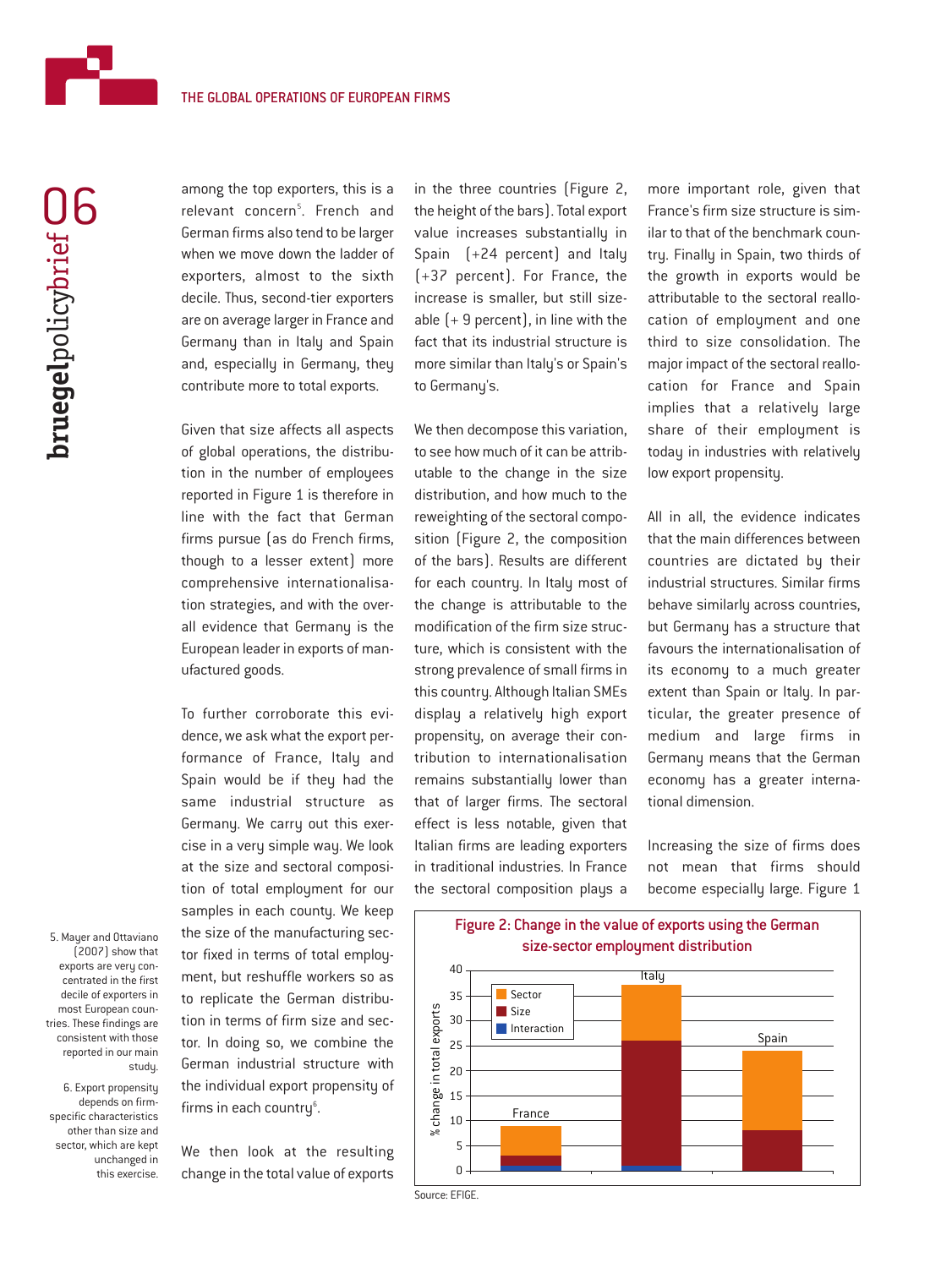

shows that firms with around 50- 100 employees contribute greatly in export terms. It is medium-sized firms that make up the backbone of export performance for most European countries. Although our data provides a snapshot in time, we know from other country-specific studies that increasing numbers of small firms have stopped exporting in recent years $^7$ .

Naturally there are other persisting differences between countries not related to their industrial structures. For example, as discussed previously in section 2, Italian firms have a higher export propensity than firms in other countries, whatever their size and sector. Also the large size of the German domestic market has an impact on the strategies of German firms. Still, these effects are dominated by those deriving from differences in the industrial structure.

### 4 POLICY CHALLENGES

The findings of the study, *'The Global Operations of European Firms'*, raise potentially significant policy challenges. It is hard to disentangle the causal link between firm characteristics and performance and international activities and we do not aim to do so at this stage. Analysis of this new data is only starting. Nonetheless, our results so far, which are mostly based on broad correlations, already suggest several areas worth deeper investigation.

1 Firm growth and consolidation, particularly of small-medium

companies, could generate a considerable increase in the value of European exports. Firms in industrialised economies are less and less able to compete by cutting costs and prices. They increasingly rely on other competitive factors: quality, technology, branding and so on, which are costly to acquire. Moreover, the broadening of the global span of markets forces firms to operate in several regions, often also to produce abroad. These patterns raise the cost of global competition, often beyond the means of small firms. Consequently, structural reforms that foster firms' growth and favour their move towards sophisticated forms of management, organisation and innovation, favour export growth.

- 2 Advocating the growth in size of small and medium-sized enterprises does not imply that companies should all become very large. They must be large enough to carry out complex global operations, including global production. A big share of firms in the 50-250 employees category are exporters, serve a number of markets and have foreign production. Mediumsized firms contribute considerably to export performance in most European countries.
- 3 Structural reforms may be required in several areas, such as labour regulation, taxation and reducing red tape. Also targeted sector-specific training and research programmes can foster export-oriented activi-

ties. Several of these measures may have a European dimension and partly be coordinated. Particularly in a phase of sluggish demand and reduced fiscal resources, we should not forget the enormous potential of the European single market as the quintessential quasi-domestic space where firms initially grow and reinforce their global competitiveness. Policy action should then aim at easing even further the movement of goods and factors within the EU, resisting calls for local measures that support firms within national boundaries.

4 Global production strengthens global sales, particularly to emerging markets. Through foreign production, firms can often reduce production costs and make entry into distant and difficult markets more easu for themselves. China and India are the countries where European firms most frequently have production facilities outside the EU. Policymakers may want to bear this in mind. Attempts to prevent the transfer of production abroad could severely hinder export growth. At the same time such measures would weaken the global competitiveness of national firms, with long-term negative effects on domestic employment.

*The research for this report was coordinated by Centro Studi Luca d'Agliano (Ld'A). Research assistance by Daniela Maggioni and Daniel Horgos is very gratefully acknowledged.*

7. See Fontagné and Gaulier (2010) for an analysis of French firms.